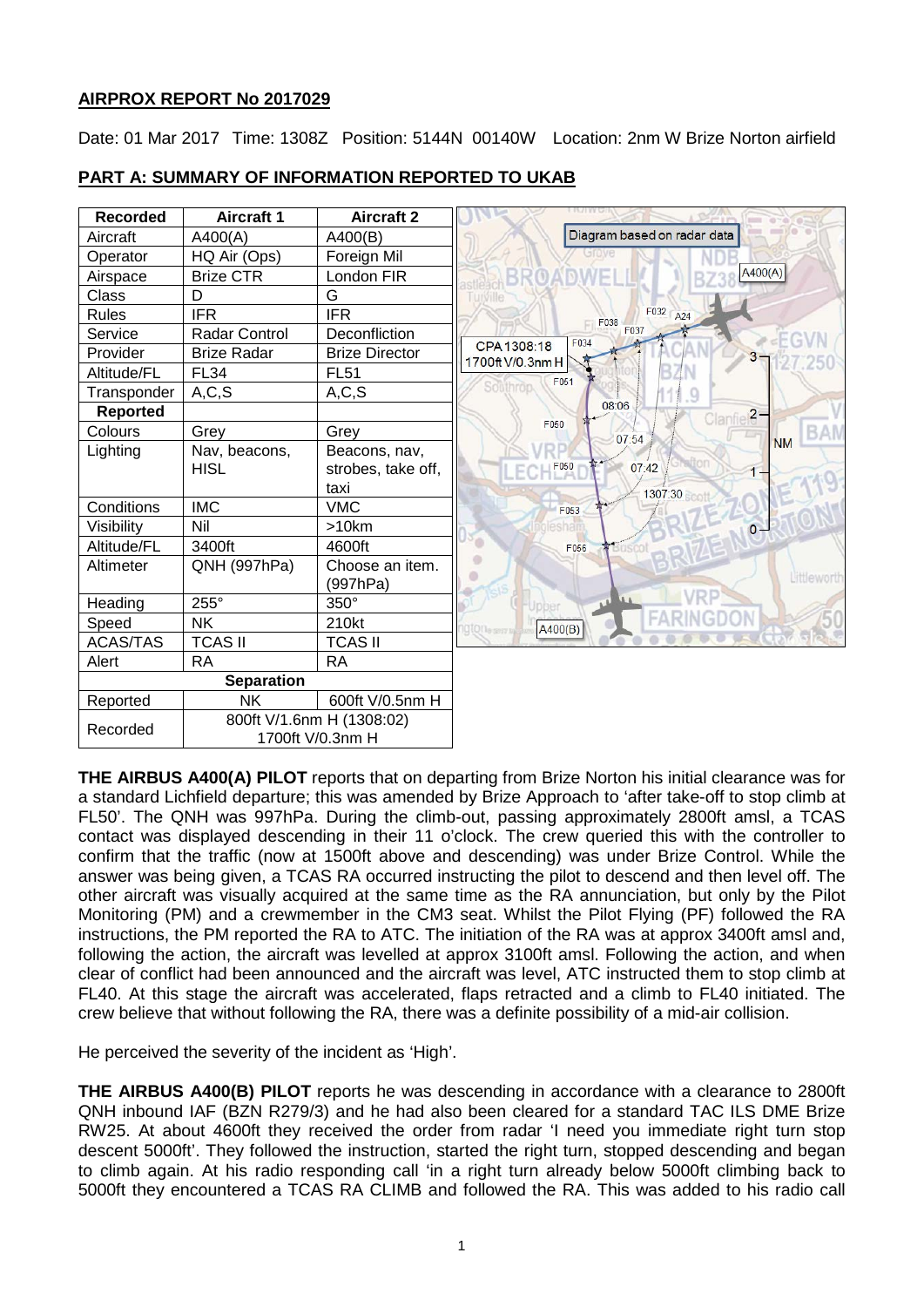'following TCAS RA Climb' They continued turning to heading 090° as instructed, and received the TCAS 'clear of conflict' shortly after a 'Level Off' alert at about 4800ft. During the turn, and following the TCAS RA Climb procedure, the Co-pilot and the CM3 visually detected the other A400(A) below, passing from right to left. Shortly after they received a TCAS 'Clear of Conflict', they informed the controller that they were clear of conflict and still turning to heading 090°. They requested to fly to the BZN TAC climbing to 5000ft to continue the approach. Shortly after this (about 1-2nm north of BZN TAC) they received a clearance to intercept the outbound leg of BZN and continue the published approach, which was accomplished followed by a low approach and departure. In his opinion the deconflicting message from the controller, with the immediate right turn, came too late and was a turn into the traffic (higher closure rate) because they were already too close to the departure sector coming from the south. The Airprox itself was close but not dangerously close.

He assessed the risk of collision as 'Low'.

**THE BRIZE RADAR CONTROLLER** reports that he plugged in at 1300 to take a handover for the Radar position. Radar was also working DIR and Zone frequencies, with traffic/pre-notes on all 3 frequencies. He was working 3 tracks on Zone, 1 pre-noted inbound from SIREN on DIR (A400(B)), 1 outbound C130 released for TAC NW departure and 1 pre-note Standard Lichfield departure (A400(A)) on Radar frequency. Speaking traffic on all 3 frequencies all at once, including a foreign pilot, led to a significantly increased workload. He was unable to listen and respond to traffic on all frequencies. The Supervisor handed over the DIR frequencies to another controller as he did not have capacity to complete a handover himself. The A400(B) pilot was then worked by the DIR controller and was inbound for a TAC/ILS approach. Whilst the A400(B) was still in the airway, he released the A400(A) on a standard Lichfield approach. The A400(B) pilot was stopped in the descent at FL50 and, once airborne, he stopped the A400(A) pilot at FL40 to maintain standard separation. Due to increased workload on both himself and the DIR controller, the outbound A400(A) was mistaken for the previous outbound (a C130 TAC NW, not above 1800ft) and called as 'C130 outbound to the west not above altitude 1800ft'. At this point he informed the DIR controller that this was not the case and that the outbound A400(A) pilot was climbing to FL40. He was unaware that the DIR controller had mistaken the outbound traffic and had descended their inbound traffic to 2800ft for the TAC/ILS procedure. Avoiding action was correctly issued by the DIR controller to the A400(B) pilot to stop descent (indicating FL55 at the time) and turn right immediately heading 090°. His outbound traffic had levelled at FL40 at this stage and the pilot reported that they had had a TCAS RA and would be submitting their required paperwork. On-going poor manning levels over the past several months has resulted in controller numbers being below that required for a day shift. He was not aware that there was a spare controller to alleviate his workload, hence why he had accepted the handover of all 3 frequencies because one controller working Radar/DIR/Zone has recently become the norm. Prior to taking over the position, he had completed administrative tasks throughout his lunch hour along with receiving his OJAR de-brief. This resulted in an insufficient break following a full morning's training with a trainee in the Radar/Zone position. He believed these issues to be contributory factors to the incident.

He perceived the severity of the incident as 'Medium'.

**THE BRIZE RADAR DIRECTOR/ZONE CONTROLLER** reports that at approximately 1300 he had returned from a lunch break and was due to take the DIR/Zone position from the Radar controller who, at the time, had all 3 frequencies. As he looked to take the DIR position, Radar was working 6/7 tracks across all the frequencies and did not have time to hand over officially, so he took control with an aircraft due to come off the airway at any moment. The pilot of the aircraft (A400(B)) had already made contact with DIR but the Radar controller was unable to respond due to workload. He then took control and gave a right turn on own navigation for the initial approach fix and a descent to FL50. As he did this he looked across to see what traffic there was to effect and saw a flight strip with a C130 C/S conducting a TAC NW departure. He then called this traffic to the A400(B) pilot and told him that this would be not above 1800ft, departing to the north-west, and cleared the pilot for the TAC-ILS approach descending to 2800ft. As he said this the Supervisor, via the Radar controller, informed him that it was a different aircraft to the one he had thought and that it was actually climbing to FL40. Immediately he stopped the A400(B) pilot at FL50 and gave an avoiding action turn heading 090°.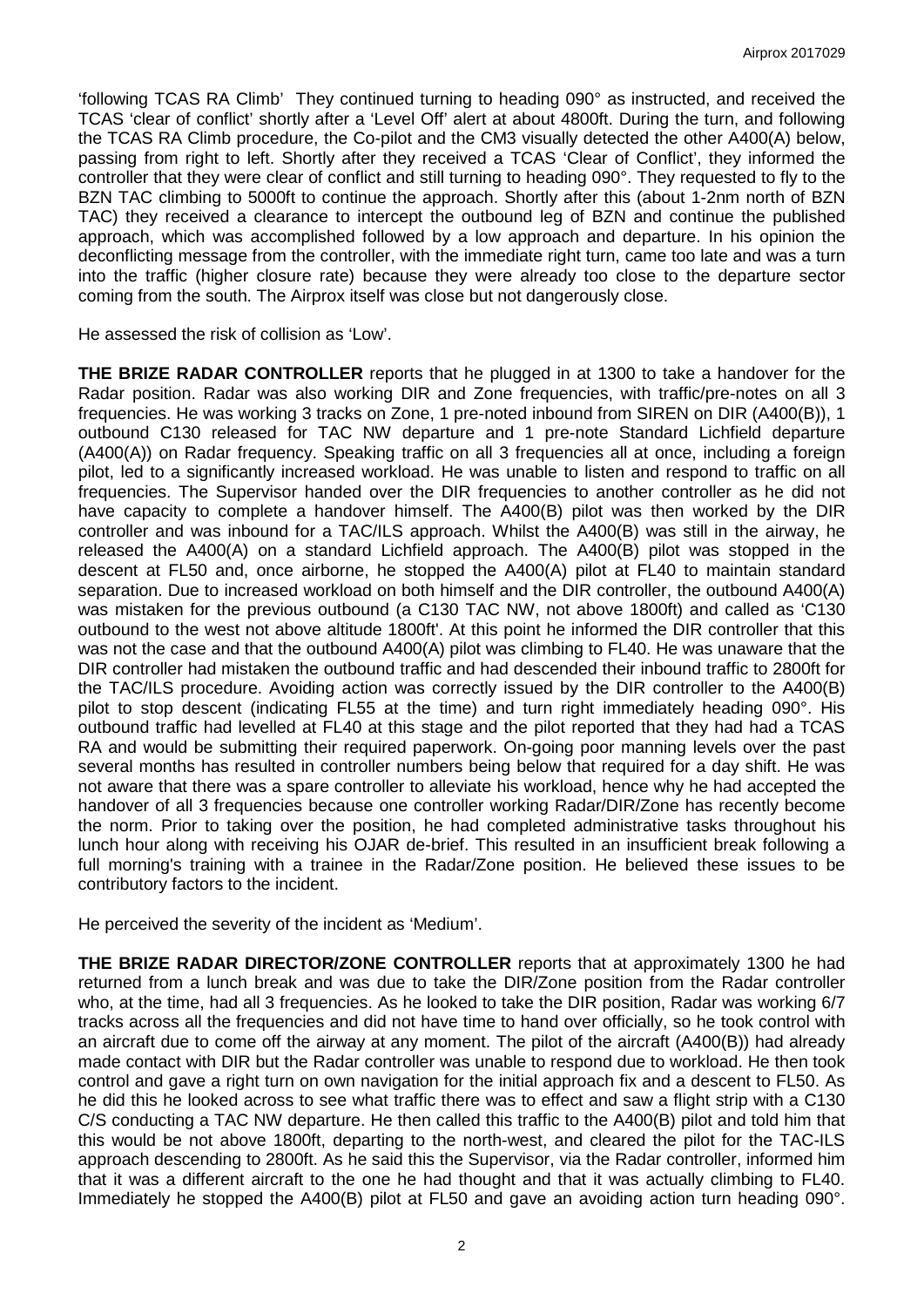The A400(B) pilot called visual after informing him of an RA instruction. Once clear, the rest of the procedure was then given. At this point he instructed an FOA to find a controller so they could take the Zone position. The Approach controller was working to full capacity with multiple aircraft talking at once as well as trying to hand over the positions. For the past several months manning at Brize has been poor with not enough people around to afford breaks or relief, particularly during busy periods and over lunch time. In this instance the Radar controller was of the understanding there was no-one around to help with the workload and was doing the best he could. In his opinion, people are getting fatigued and are working longer and harder in positions and he believed this to have been a contributory factor in this incident.

He perceived the severity of the incident as 'Medium'.

**THE BRIZE SUPERVISOR** reports that there was a Director/Zone controller available at 1300, therefore they should have been in position. Because he was dealing with another issue he was not in the Approach room at the time of the handover. The manning levels were correct, based on the levels of traffic that was expected; which were no airfield movements after 1310 with an embargo time starting at 1315. Had he not been in the VCR trying to sort out issues with a pilot trying to depart within the embargo time, then he would have been more able to proactively manage the lunch time manning change-over, thereby reducing the likelihood of the radar controller becoming over loaded with multiple frequencies in use.

#### **Factual Background**

The weather at Brize was recorded as follows:

METAR EGVN 011250Z 23006KT 9999 FEW028 BKN090 09/02/Q0997 BLU NOSIG

The Brize CTR is Class D airspace from surface to an altitude of 3500ft.

4.1 CAP 774, Chapter 4, states:

'A Deconfliction Service is a surveillance based ATS where, in addition to the provisions of a Basic Service, the controller provides specific surveillance-derived traffic information and issues headings and/or levels aimed at achieving planned deconfliction minima, or for positioning and/ or sequencing. However, the avoidance of other traffic is ultimately the pilot's responsibility. A controller shall provide traffic information, accompanied with a heading and/or level aimed at achieving a planned deconfliction minima against all observed aircraft in: Class G airspace'

#### **Analysis and Investigation**

#### **Military ATM**

An Airprox occurred 2nm W of Brize Norton, between an A400(A) and an A400(B). The A400(A) was receiving a Radar Control Service from Brize Approach while conducting an IFR departure and the A400(B) was receiving a Deconfliction Service from the Brize Director positioning for a TAC-ILS approach.

| <b>From</b>     | To              | <b>Speech Transcription</b>                                                                                                    | Time     |
|-----------------|-----------------|--------------------------------------------------------------------------------------------------------------------------------|----------|
| <b>Director</b> | A400(B)         | [A400(B) C/S] descend to altitude two thousand eight hundred feet QNH nine nine<br>seven hectopascals                          | 13:06:04 |
| A400(B)         | Director        | Two thousand eight hundred err nine nine err seven hectopascals                                                                | 13:06:12 |
| Sec 23          | Director        | Twenty three planner                                                                                                           | 13:06:35 |
| <b>Director</b> | Sec 23          | Err Brize Director I've got err [A400(B) C/S] six one zero just making an approach<br>at Brize before coming out for the MALBY | 13:06:36 |
| Sec 23          | <b>Director</b> | Alright ok                                                                                                                     | 13:06:41 |

Portions of the tape transcripts between the Brize Director and the A400(B) are below: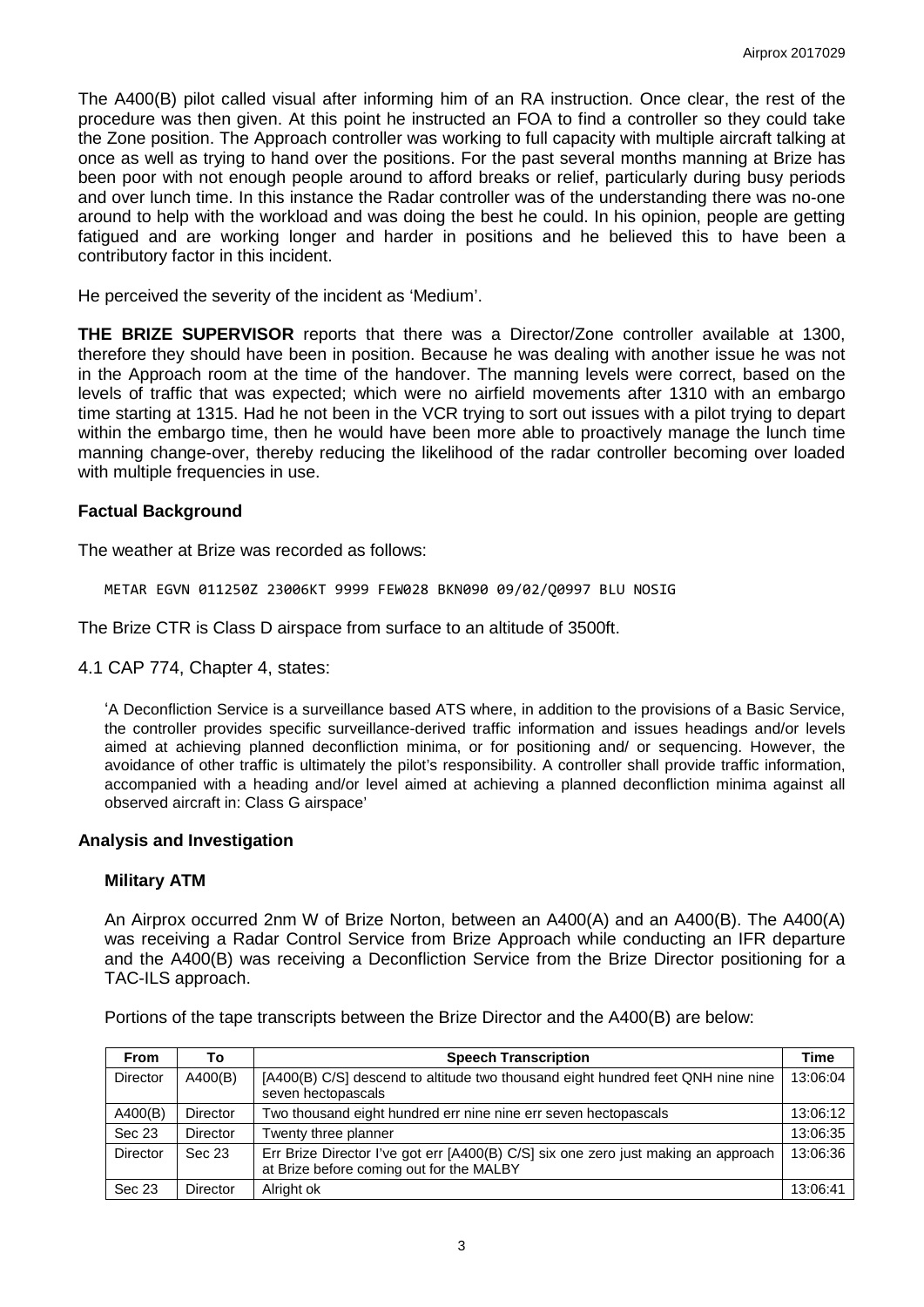| <b>From</b>     | To              | <b>Speech Transcription</b>                                                                                                                                                              |          |
|-----------------|-----------------|------------------------------------------------------------------------------------------------------------------------------------------------------------------------------------------|----------|
| Director        | Sec 23          | Err can I get the clearance for him please                                                                                                                                               | 13:06:42 |
| Sec 23          | <b>Director</b> | Oh for him to come back out                                                                                                                                                              | 13:06:43 |
| Director        | Sec 23          | Yeah                                                                                                                                                                                     | 13:06:44 |
| Sec 23          | <b>Director</b> | Err can you give me a call when he's ready to go back out                                                                                                                                | 13:06:46 |
| Director        | Sec 23          | Err yeah it'll only be about ten minutes he said thanks                                                                                                                                  | 13:06:49 |
| Sec 23          | <b>Director</b> | Alright give us a call when he's ready to go                                                                                                                                             | 13:06:51 |
| <b>Director</b> | Sec 23          | Will do thank you                                                                                                                                                                        | 13:06:52 |
| Director        | A400(B)         | [A400(B) C/S] Hercules err right two o clock climbing out of Brize not above<br>altitude one thousand eight hundred feet err departing VFR to the north west                             | 13:07:03 |
| A400(B)         | <b>Director</b> | Copied                                                                                                                                                                                   | 13:07:14 |
| <b>Director</b> | A400(B)         | [A400(B) C/S] cleared ILS DME approach runway two five QNH nine nine seven<br>hectopascals report bravo zulu november outbound descending to altitude two<br>thousand eight hundred feet | 13:07:20 |
| A400(B)         | <b>Director</b> | Currently descending two thousand eight hundred err feet cleared for TACAN ILS<br>DME runway two five and call you Brize Norton TACAN outbound to start the<br>approach                  | 13:07:33 |
| <b>Director</b> | A400(B)         | [A400C/S] avoiding action turn right immediately heading zero nine zero degrees<br>and stop descent flight level five zero                                                               | 13:07:43 |
| A400(B)         | <b>Director</b> | Stopping descent five zero we are presently at four five and we got a TCAS<br>advisory climbing five                                                                                     | 13:07:51 |
| <b>Director</b> | A400(B)         | $[A400(B) C/S]$ roger                                                                                                                                                                    | 13:07:58 |
| <b>Director</b> | A400(B)         | [A400(B) C/S] that traffic right one o clock two miles err crossing right left erm one<br>thousand five hundred feet below                                                               | 13:08:07 |
| A400(B)         | <b>Director</b> | We got him in sight right now so we'll hold                                                                                                                                              | 13:08:12 |
| <b>Director</b> | A400(B)         | Oh roger                                                                                                                                                                                 | 13:08:14 |
| A400(B)         | <b>Director</b> | OK err can we  to Brize Norton now and err further down two eight                                                                                                                        | 13:08:17 |
| <b>Director</b> | A400(B)         | [A400(B) C/S] standby                                                                                                                                                                    | 13:08:23 |
| A400(B)         | <b>Director</b> | And we are clear of conflict                                                                                                                                                             | 13:08:28 |

## Portions of the tape transcripts between Brize Radar and the A400(A) are below:

| <b>From</b> | To               | <b>Speech Transcription</b>                                                           |           |
|-------------|------------------|---------------------------------------------------------------------------------------|-----------|
| A400(A)     | Approach         | Approach good afternoon [A400(A) C/S] is with you passing seventeen hundred           | 13:07:11  |
|             |                  | feet on the err standard Lichfield                                                    |           |
| Approach    | A400(A)          | [A400(A) C/S] Brize Approach identified err radar control stop climb flight level     | 13:07:18  |
|             |                  | five zero                                                                             |           |
| A400(A)     | Approach         | Radar control stopping climb flight level five zero looking for traffic service       | 13:07:23  |
|             |                  | outside of controlled airspace                                                        |           |
| Approach    | A400(A)          | [A400(A) C/S] roger                                                                   | 13:07:28  |
| <b>PA28</b> | Approach         | Brize zone this is [PA28 C/S]                                                         | 13:07:26  |
| A400(A)     | Approach         | [A400(A) C/S] we have traffic descending fifteen hundred feet above confirm that      | 13:07:49  |
|             |                  | is with you                                                                           |           |
| Approach    | A400(A)          | [A400(A) C/S] affirmative Director is err currently tracking out to the east          | 13:07:52  |
| A400(A)     | Approach         | [A400(A) C/S] following TCAS RA standby                                               | 13:07:56  |
| Approach    | A400(A)          | [A400(A) C/S] stop climb flight level four zero                                       | 13:08:08  |
| A400(A)     | Approach         | Ah [A400(A) C/S] is now err recovering from TCAS RA stopping climb four zero          | 13:08:12  |
| <b>PA28</b> | Approach         | Brize zone [PA28 C/S]                                                                 | 13:08:38: |
| Approach    | <b>PA28</b>      | [PA28 C/S] Brize zone remain outside controlled airspace standby                      | 13:08:41  |
| Approach    | C <sub>130</sub> | IC130 C/S1                                                                            | 13:09:00  |
| Approach    | C <sub>130</sub> | [C130 C/S] radar contact lost basic service                                           | 13:09:02  |
| Approach    | A400(A)          | [A400(A) C/S] now clear of previously called traffic climb flight level one four zero | 13:09:42  |

Figures 1-6 show the positions of the A400(B) and the A400(A) in the lead up to and during the Airprox. The screen shots were taken from a replay of the All Swanwick Radar feed, which is not the feed the controllers were using.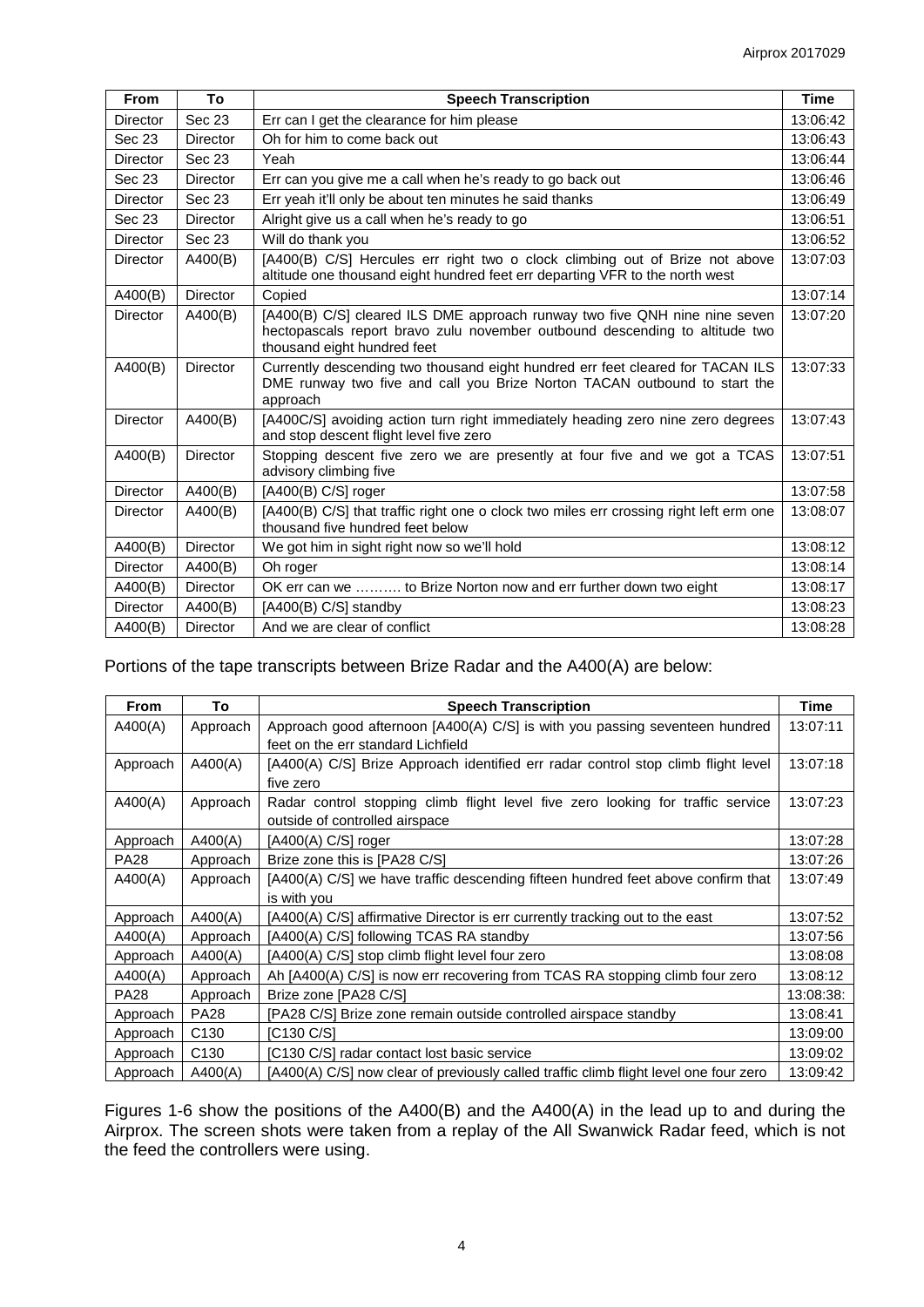At 13:06:04 (Figure 1), the Brize Director instructed the inbound A400(B) pilot to descend to 2800ft before calling the appropriate civil sector to pass departure details.



Figure 1: Geometry at 13:06:04 (A400(A) not on screen; A400(B) 7332).

At 13:07:03, the Brize Director passed Traffic Information to the A400(B) pilot on traffic right, 2 o'clock, climbing out of Brize, not above 1800ft (not seen on replay), a C130 departing VFR. This was, in fact, the A400(A) climbing out IFR. At 13:07:18 (Figure 2), the Brize Approach controller identified the A400(A), agreed a Radar Control Service and instructed the pilot to stop climb at FL50. Simultaneously, the Brize Director cleared the A400(B) pilot for an ILS DME approach, descending to 2800ft.



Figure 2: Geometry at 13:07:18 (A400(A) 3310; A400(B) 7332).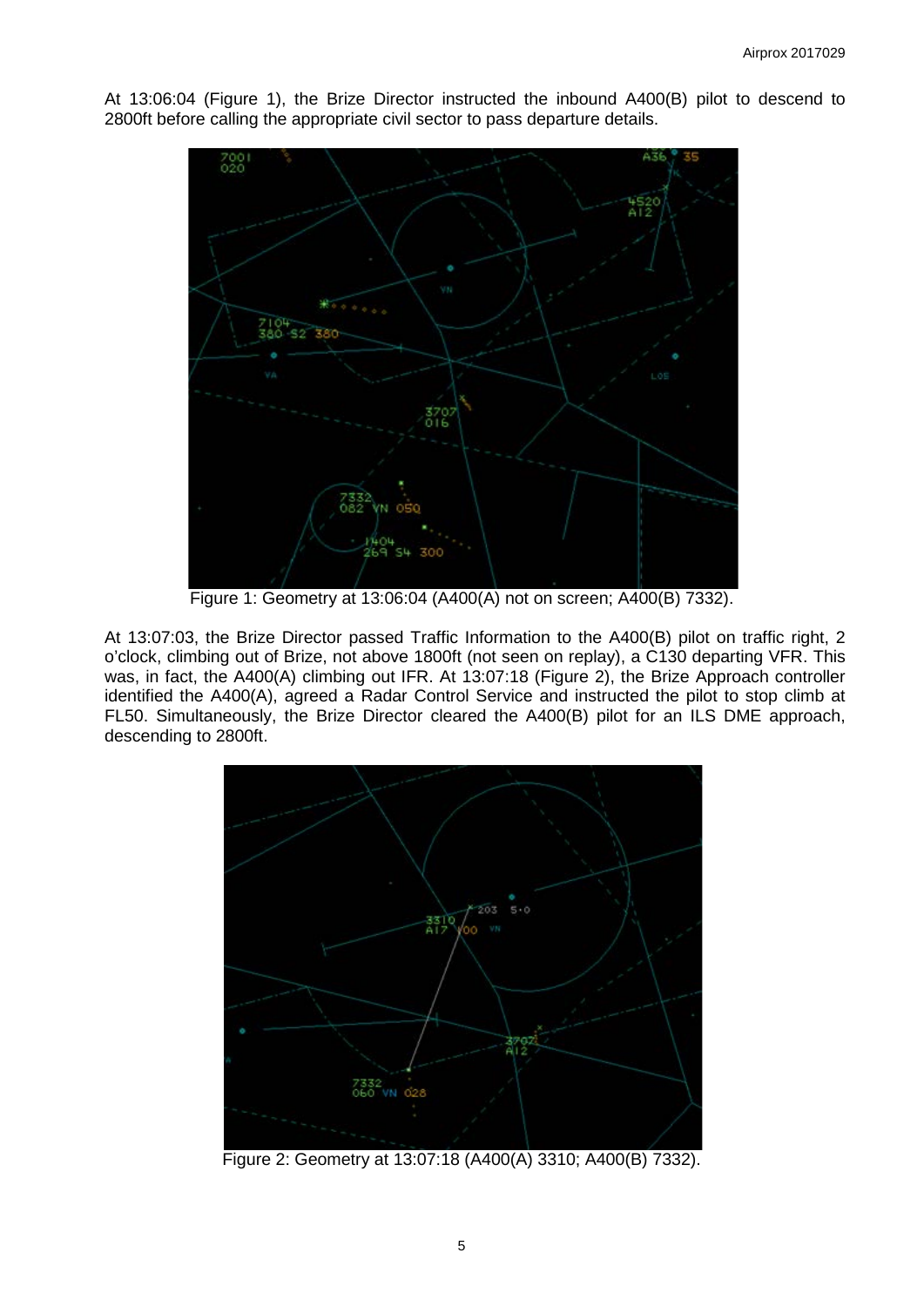At 13:07:43 (Figure 3), the Brize Director instructed the A400(B) pilot to take an avoiding action turn to the right onto heading 090° and to stop descent at FL50. The A400(B) pilot responded that they were stopping descent at FL50, though presently at FL45 and receiving a TCAS Advisory. At the same time, the A400(A) pilot queried traffic descending 1500ft above his aircraft. The Brize Approach controller responded that the traffic was with Director and tracking out to the east.



Figure 3: Geometry at 13:07:43 (A400(A) 3310; A400(B) 7332).

At 13:07:56 (Figure 4), the A400(A) pilot told the Brize Approach controller that he was following a TCAS RA. The Brize Approach controller instructed the A400(A) to stop climb at FL40. The A400(A) pilot stated that they were recovering from the TCAS RA, stopping climb FL40.



Figure 4: Geometry at 13:07:56 (A400(A) 3310; A400(B) 7332).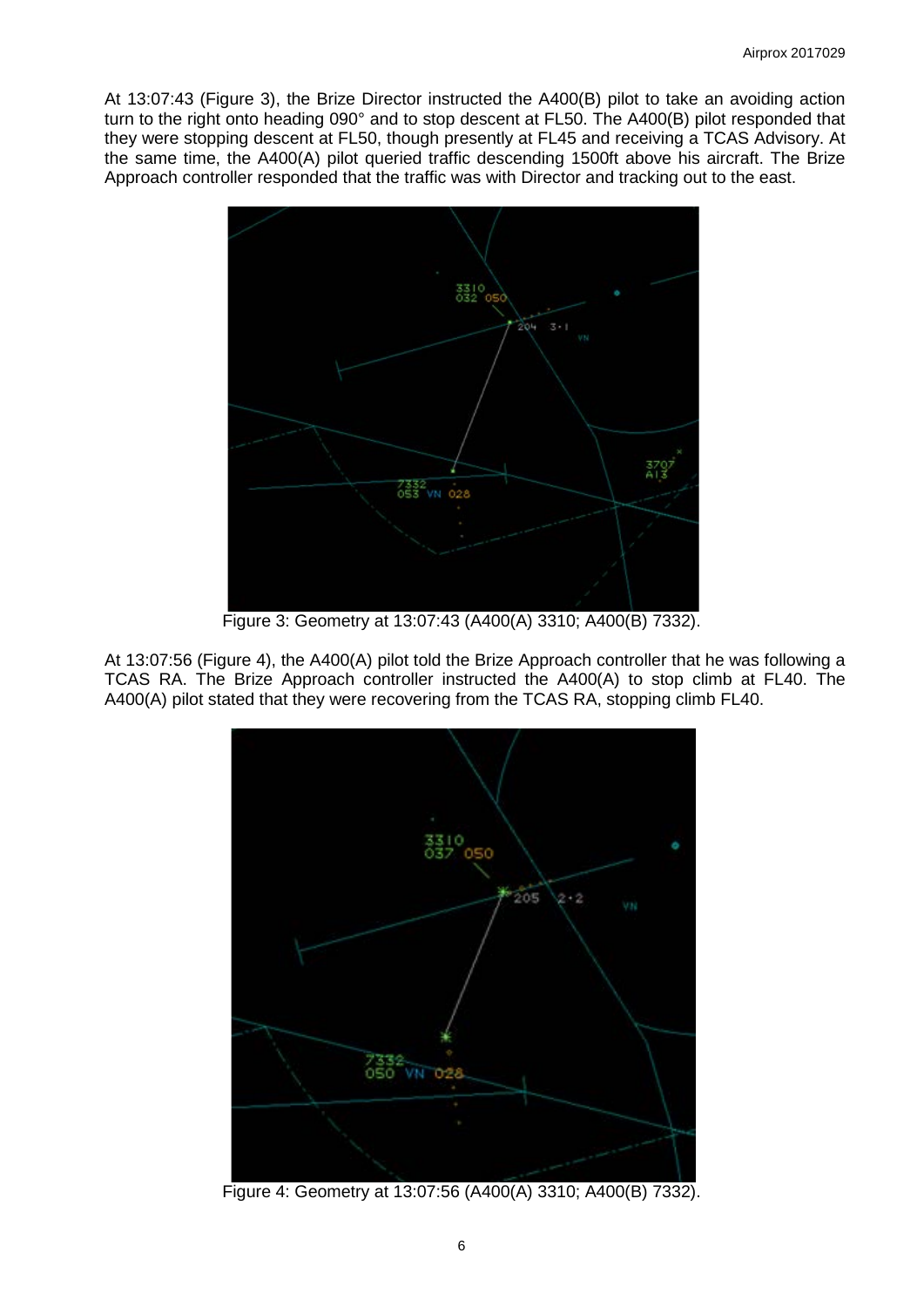At 13:08:07 (Figure 5), the Brize Director passed Traffic Information to the A400(B) pilot on traffic right, 1 o'clock, 2nm, crossing right to left, 1500ft below. The A400(B) pilot responded that the traffic was in sight and that the aircraft would hold.



Figure 5: Geometry at 13:08:07 (A400(A) 3310; A400(B) 7332).

At 13:08:18 (Figure 6), the 2 aircraft passed at their CPA at 0.3nm horizontally and 1700ft vertically.



Figure 6: Geometry at 13:08:18 (A400(A) 3310; A400(B) 7332).

The Brize Radar controller, initially bandboxed to also include Director and Zone, was working 6/7 aircraft across the 3 frequencies and was reaching capacity. He was not aware that there were controllers available to split the positions if required, and therefore accepted the busy, bandboxed position. When another controller attempted to take control of the Director frequency, with the inbound A400(B) being released from airways, the Radar controller did not have the capacity to conduct the handover.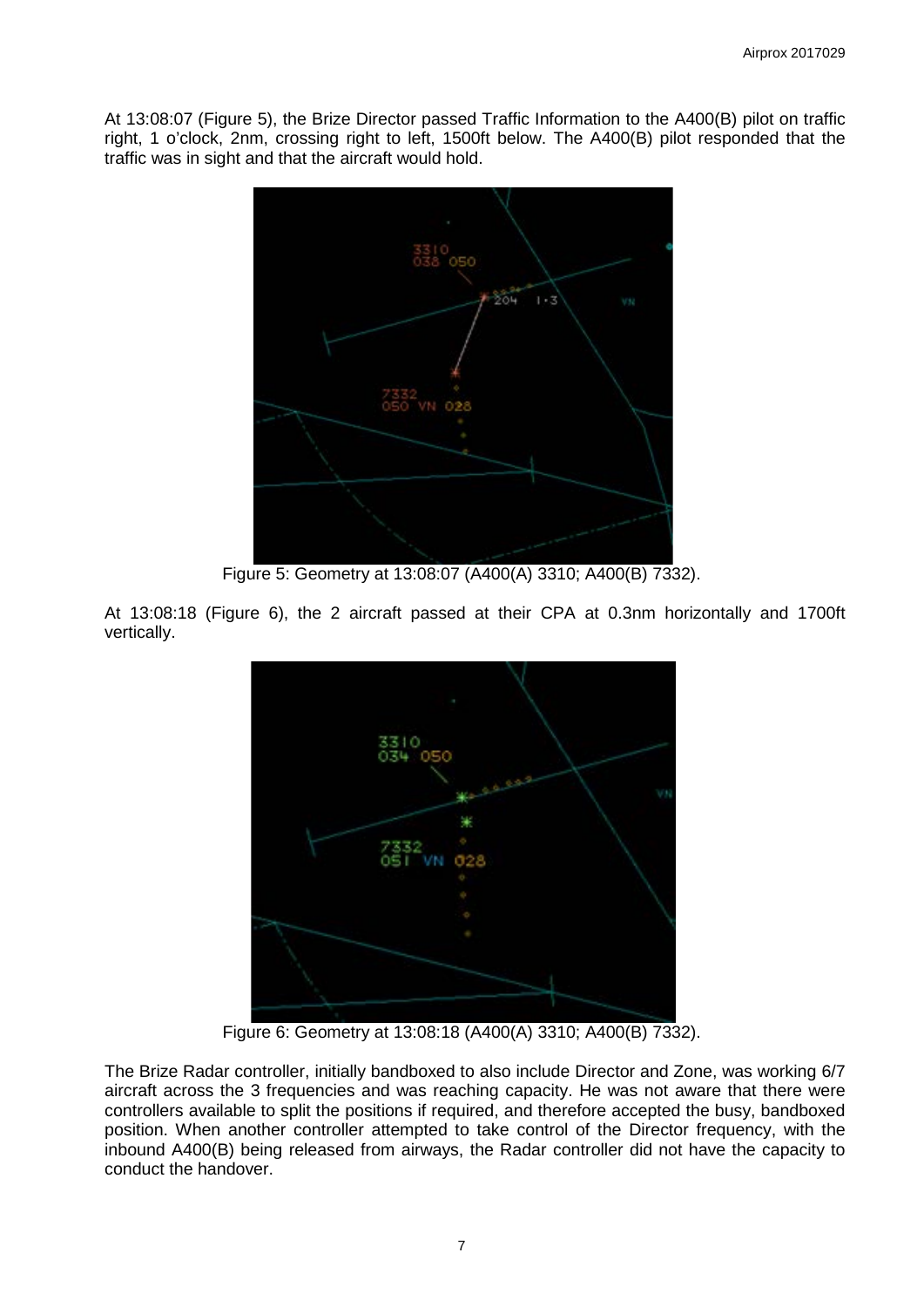The Brize Director, who had unsuccessfully attempted to accept a formal handover of the position from the Radar controller, heard the A400(B) pilot calling on the Director frequency. With the Radar controller being unable to respond due to workload, the Director took control of the position without going through the standard console handover procedure, though the Supervisor handed over the A400's flight strip and passed the aircraft's intentions. In normal circumstances, due to the airways arrival approaching from the west and being affected by any departing traffic, the Radar controller would pass Traffic Information to the Director when splitting out the position, but in this case the information was not passed.

To gain Situational Awareness prior to descending the A400(B) pilot below FL50, the Director looked over at the Radar controller's flight strips and saw that there was a C130 planned to depart, not above 1800ft, remaining inside Class D, which appeared to correlate with an aircraft appearing on the radar screen. In fact, the departing traffic was the A400(A) climbing on a SID to FL100. Due to the misidentification, the Director instructed the A400(B) pilot to descend to 2800ft for the procedure and passed (incorrect) Traffic Information on the departing A400(A).

The Supervisor, who had been in the Visual Control Room (VCR) until shortly prior to the Airprox, heard the Director issue the descent to 2800ft and recognised the error, immediately intervening to inform the Director that the departing traffic was climbing to FL40 (it was actually climbing to FL50 at the time). This allowed the Director to issue an avoiding action turn and stop descent at FL50, though by this time the A400(B) had already descended through FL50.

The Radar controller had instructed the departing A400(A) pilot to stop climb at FL50 in order to deconflict against inbound traffic (though they reported issuing climb to FL40 to achieve standard separation). The A400(A) pilot queried the traffic 1500ft above but the RA did not act at that time. When he became aware that the A400(B) pilot was taking avoiding action to stop descent at FL50, he amended the instruction to stop climb at FL40, which coincided with the A400(A) pilot reporting that he was responding to a TCAS RA. Although controllers are to allow aircraft to take their own response to TCAS RA, it is believed that the Radar controller had already mentally committed to the instruction prior to hearing the pilot's transmission.

The Supervisor reported that, had he not been required in the VCR to resolve issues with aircraft departing around an embargo, he would have been more able to proactively manage the manning in the Approach Control Room (ACR). The Radar controller reaching capacity, possibly due to a combination of perceived normalisation of bandboxing multiple positions with high traffic levels and pressure to facilitate departures prior to the embargo, prevented the standard handover that would have given the Director the required situational awareness to plan and coordinate the A400(B) pilot's descent. That said, the Supervisor's eventual presence and intervention enabled the Director to issue avoiding action to the A400(B) pilot and was, therefore, a successful barrier.

#### **UKAB Secretariat**

The A400(A) and A400(B) pilots shared an equal responsibility for collision avoidance and not to operate in such proximity to other aircraft as to create a collision hazard<sup>[1](#page-7-0)</sup>. Because the incident geometry is considered as converging then the A400(B) pilot was required to give way to the  $A400(A)^2$  $A400(A)^2$ ; notwithstanding, ATC were required to maintain separation between the aircraft.

### **Comments**

l

### **HQ Air Command**

It appears that, unfortunately, the balance between appropriately managed ATC workload and available personnel was on this occasion sub-optimal. It is recognised that individual efforts were being made to alleviate this; however, owing to the oncoming Director controller misidentifying the

<span id="page-7-0"></span><sup>1</sup> SERA.3205 Proximity.

<span id="page-7-1"></span><sup>2</sup> SERA.3210 Right-of-way (c)(2) Converging.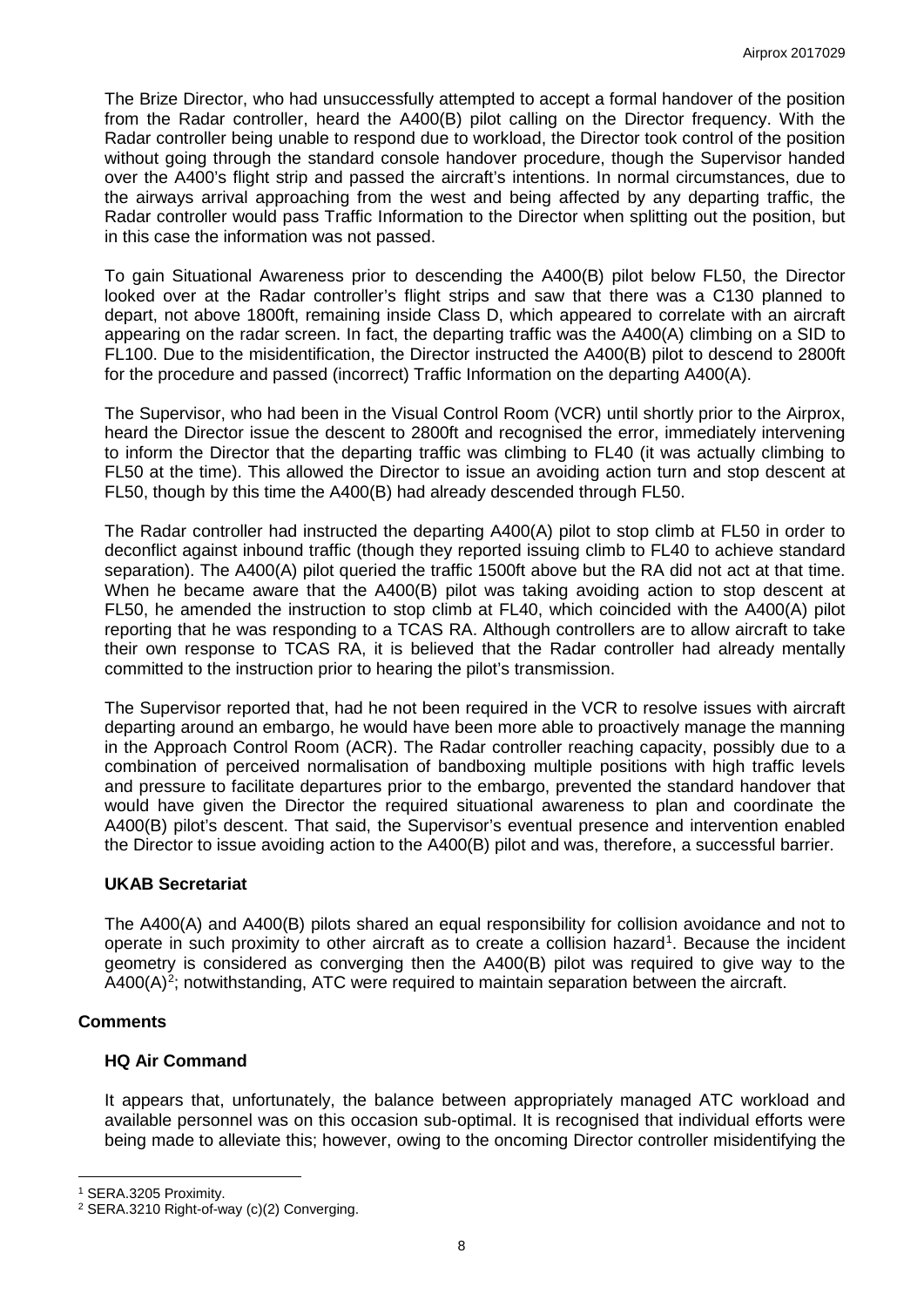Atlas (A400(A)) for a departing C130 (with different climb out details) he cleared the descending A400(B) through the departing Atlas's level. Fortunately the barriers of onboard warning/collision avoidance equipment, see & avoid (cued by TCAS) and flight crew situational awareness were all effective and prevented the incident becoming a closer encounter than was the case.

### **Summary**

An Airprox was reported when 2 A400M aircraft flew into proximity at 1308 on Wednesday 1<sup>st</sup> March 2017. Both pilots were operating under IFR, the A400(A) in IMC and the A400(B) under VMC. The A400(A) pilot was in receipt of a Radar Control Service from the Brize Radar controller and the A400(B) pilot was in receipt of a Deconfliction Service from the Brize Director. The Director misidentified the departing A400(A) and cleared the A400(B) to descend through its level. The Supervisor warned him of the confliction and avoiding action was issued to the A400(B) pilot. Both pilots received a TCAS RA; CPA was 1700ft vertical and 0.3nm horizontal.

### **PART B: SUMMARY OF THE BOARD'S DISCUSSIONS**

Information available included reports from both pilots, the controllers concerned, area radar and RTF recordings and reports from the appropriate ATC and operating authorities.

The Board first noted that the two aircraft involved were on IFR flights to and from Brize Norton airfield. A400(A) was outbound routeing towards Lichfield and A400(B) was inbound from airways from the south for a TAC ILS DME approach to RW25. At the time of the Airprox, A400(A) was within the Class D airspace of the Brize CTR (surface-3500ft), in receipt of a Radar Control Service and had been cleared to FL50. A400(B) was above the upper limit of the CTR, in Class G airspace, in receipt of a Deconfliction Service. Although controller's are only aiming to achieve a planned deconfliction minima against traffic in Class G airspace, a Military Controller member commented that, in his opinion, in the circumstances of this incident, where aircraft were in the process of entering and leaving Controlled Airspace, the controller was responsible for providing standard separation of 3nm laterally or 1000ft vertically between the two A400s.

The Board was aware that in the period leading up to the Airprox the Brize Radar controller had been operating bandboxed with the Director (DIR) and Zone positions. He was speaking on three frequencies, with traffic and pre-notes on each one. He reported that his workload was such that he was unable to listen and respond on all frequencies. This included not being able to respond to the A400(B) pilot who had called on the DIR frequency.

At approximately 1300, a controller had arrived to take over the DIR/Zone position. However, the Radar controller's very high workload prevented him from officially handing over these positions. In order to assist his colleague, the oncoming controller decided to take over the DIR/Zone positions without a formal handover. He contacted the A400(B) pilot and cleared him to descend to FL50 on his own navigation for the initial approach fix. His next action was to look across at the Radar controller's flight progress strips to check on the departing aircraft. He noted that there was a C130 to depart, climbing to 1800ft. Accordingly, he cleared the A400(B) pilot to descend to 2800ft to provide separation from what he thought on the radar display was the departing C130 climbing to 1800ft. However, he had misidentified the departing aircraft, which was actually A400(A), resulting in him vectoring the A400(B) into conflict with A400(A). Although not ideal, military ATC members could understand why the oncoming controller had taken over the position without a handover because his intention had been to reduce the Radar controller's workload. However, it was considered that it would have been prudent not to have taken any immediate action, certainly not to descend A400(B), until he was completely aware of the traffic situation. It was suggested that a safe defensive option would have been to turn the A400(B) away from the departing aircraft to ensure some lateral separation because he would not have been aware of the level that the departing aircraft was climbing to. This information would have been handed over if a formal handover had taken place. The Board considered that the lack of a formal handover resulted in subsequent assumptions and confusion and that this was a contributory factor to the Airprox.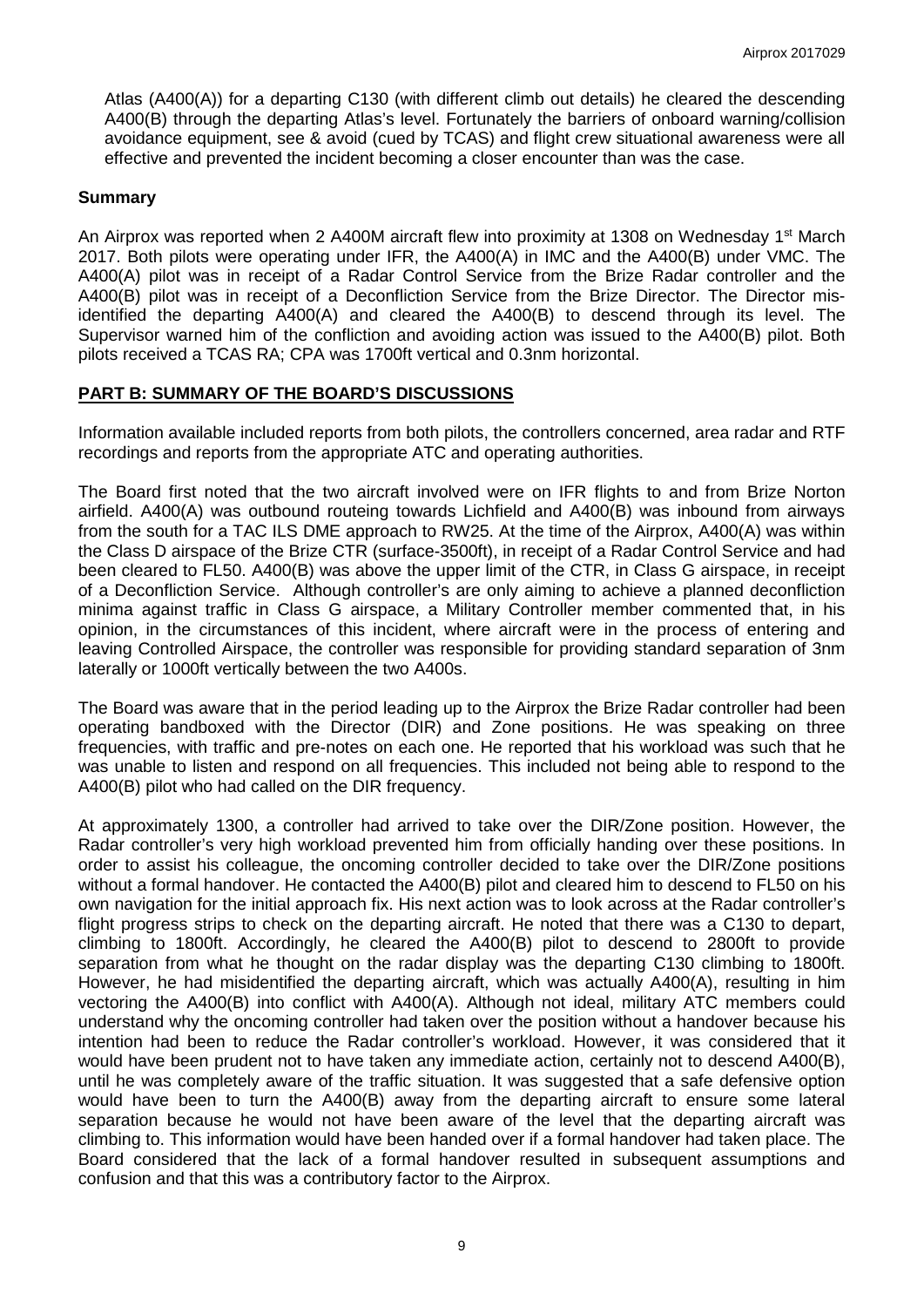The DIR was advised early of his error although there was a discrepancy in the reports about who actually informed him and it has not been possible to establish whether it was the Radar controller or the Supervisor. Nevertheless, the important factor was that he had been told and, using this information, he had issued the A400(B) pilot with an avoiding action turn, together with an instruction to stop descent at FL50, (he had been informed incorrectly that A400(A) was climbing to FL40) albeit he had already descended through that level. The A400(A) pilot was instructed to stop his climb at FL40. Both pilots received and acted on their respective TCAS RAs.

It was apparent to the Board that the Radar controller's workload was such that it was excessive and this was also considered to be a contributory factor. The Board deliberated at length why the Radar controller's workload had been so high and were informed that there had been an instruction banning airfield movements after 1310, with an embargo time starting at 1315. Military Controller members commented that this would have meant that, in the period leading up to the embargo, movements would undoubtedly have increased whilst pilots took the opportunity to move before the time restriction. Members wondered, bearing this in mind, why the DIR position had not been opened sufficiently early to prevent the radar controller's workload increasing significantly (the Supervisor had commented in his report that there was a DIR/Zone controller available at 1300). ATC members noted that the Supervisor had felt it necessary, at about this time, to visit the VCR to resolve issues with departing aircraft affected by the embargo. They considered that had he been able to remain in the ACR he may have been able to proactively manage the manning of the radar positions, thereby reducing the likelihood of the radar controller becoming overloaded with multiple frequencies in use.

The Board noted that both the Radar and DIR/Zone controllers had commented about the 'poor' ATC manning at Brize over the past several months. This had apparently led to difficulties in arranging relief breaks, especially during busy periods. Additionally, they had been expected at times to carry out administrative duties during their lunch break. The radar controller explained that, as a result of the normally poor manning he had not been aware that there had been a spare controller to alleviate his workload and this was why he had accepted all three radar positions. In view of this and the fact that it seemed that band-boxing 3 frequencies had become the norm at Brize Norton, the Board resolved to recommend that HQ Air Command reviews ATC tasking with regard to current manning at Brize Norton.

The Board then turned its attention to the cause and risk of the Airprox. The Board quickly agreed that the DIR had misidentified the departing aircraft and that this had led him into vectoring the A400(B) into conflict with A400(A). This action was considered by the Board to be the cause of the Airprox. Members then discussed at some length the risk of the Airprox. Some members believed that safety had not been assured because both pilots had received a TCAS RA, indicating that they were closer than should be expected when the controller's responsibility was to provide standard separation. In their view, they believed that the risk should be assessed as Category B because this indicated that safety was much below the norm. However, other members thought that the risk should be assessed as Category C because, although safety had been degraded, they opined that the avoiding action issued by the controllers and the TCAS RAs received by both pilots had demonstrably prevented the aircraft coming into close proximity; they pointed out that at CPA the aircraft were vertically separated by 1700ft. In view of the differing opinions the UKAB Chairman decided that a vote should be taken to ensure the majority opinion. Although not a unanimous decision, the majority view was that the risk should be assessed as Category C.